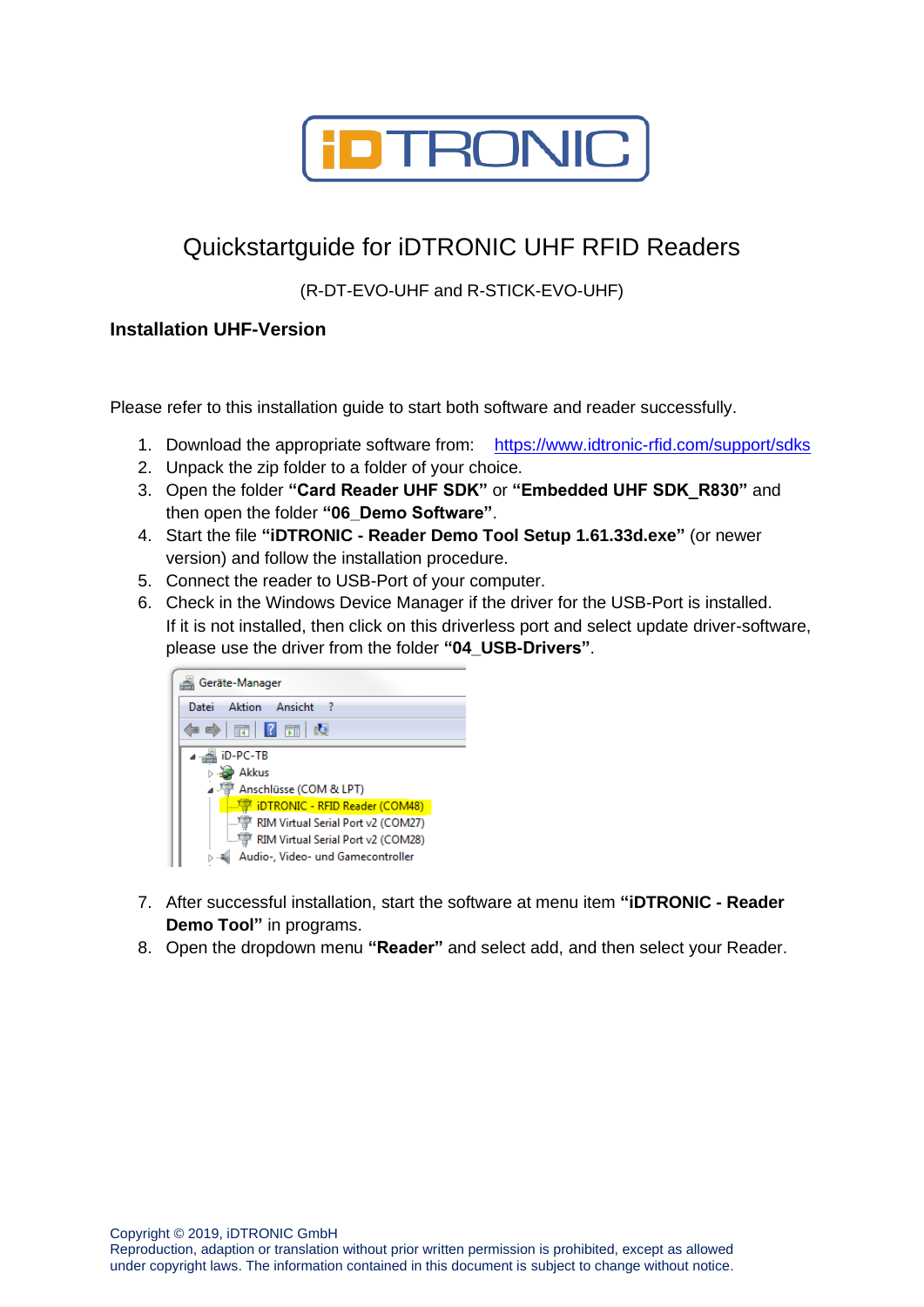| <b>ID</b> Add Reader                                                     | P      | 23                            |
|--------------------------------------------------------------------------|--------|-------------------------------|
| Serial<br>Ethernet<br><b>HID</b><br>Bonjour                              |        |                               |
| Select a serial port:                                                    |        |                               |
| RIM Virtual Serial Port v2 (COM27)<br>RIM Virtual Serial Port v2 (COM28) |        |                               |
| iDTRONIC - RFID Reader (COM48)                                           |        |                               |
|                                                                          |        |                               |
|                                                                          |        |                               |
|                                                                          |        |                               |
|                                                                          |        |                               |
| <b>*</b> Show all Serial Devices                                         |        |                               |
| Or specify a custom port number:                                         |        |                               |
| COM1                                                                     |        | ٠<br>$\overline{\phantom{a}}$ |
| OK                                                                       | Cancel |                               |

9. Now you can proceed to read and write tags.

**Important Note :** If your stick is not displayed in the software after connecting, please look in the device manager.If the the device is recognized as HID device, if this is the case and you want to control the Reader with the software please contact us , because you either ordered the wrong product or something went wrong before shipping.

**Downloads and support**